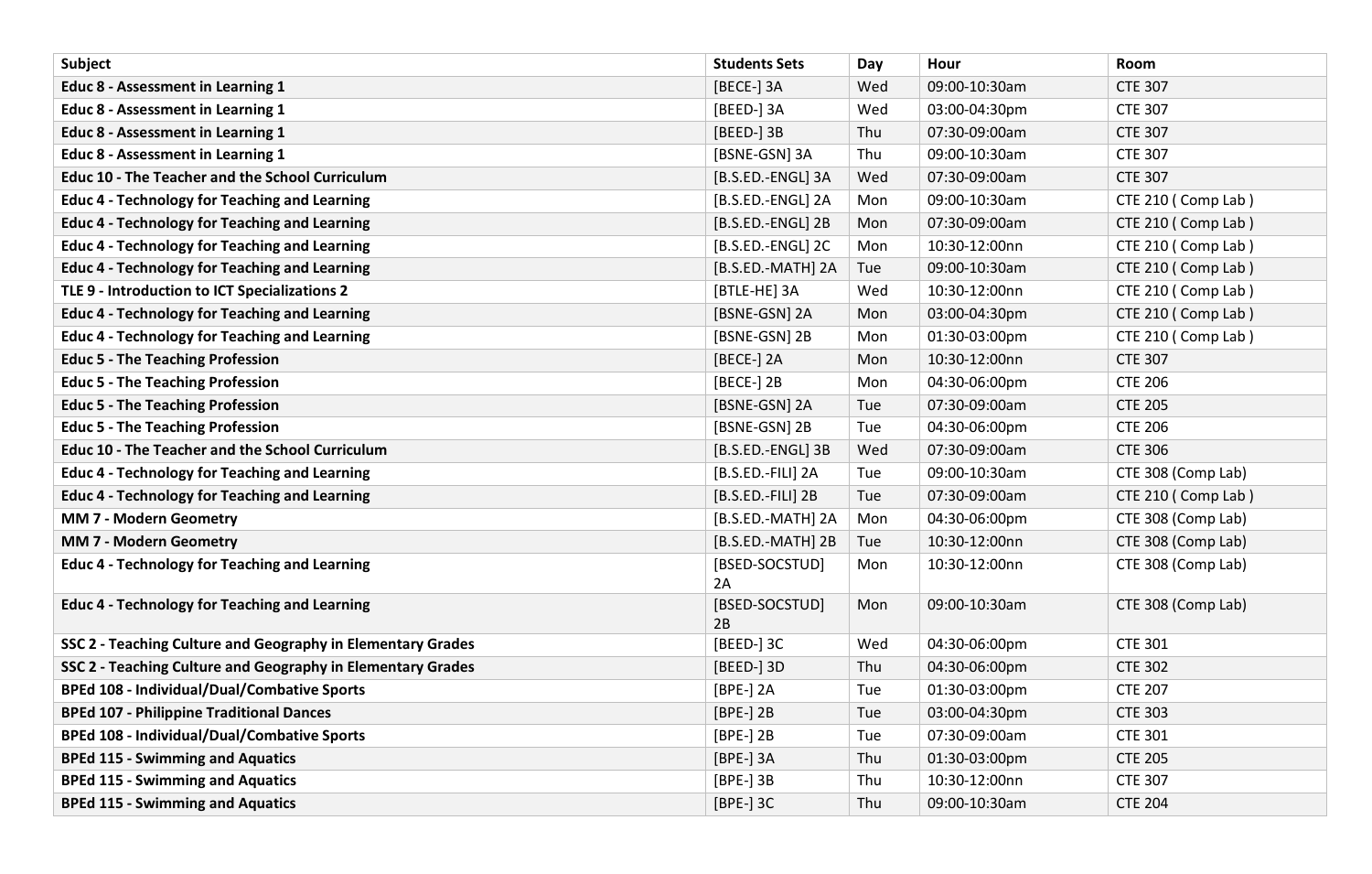| <b>BPEd 115 - Swimming and Aquatics</b>                                                 | [BPE-] 3D            | Thu | 03:00-04:30pm | <b>CTE 301</b>     |
|-----------------------------------------------------------------------------------------|----------------------|-----|---------------|--------------------|
| <b>BPEd 107 - Philippine Traditional Dances</b>                                         | $[BPE-]$ 2A          | Tue | 03:00-04:30pm | <b>CTE 302</b>     |
| BPEd 109 - Personal Community and Environmental Health                                  | $[BPE-]$ 2A          | Tue | 04:30-06:00pm | <b>CTE 304</b>     |
| BPEd 109 - Personal Community and Environmental Health                                  | $[BPE-]$ 2B          | Tue | 10:30-12:00nn | <b>CTE 302</b>     |
| <b>BPEd 117 - Process of Teaching PE and Health</b>                                     | [BPE-] 3A            | Wed | 04:30-06:00pm | <b>CTE 205</b>     |
| <b>BPEd 117 - Process of Teaching PE and Health</b>                                     | [BPE-] 3B            | Wed | 09:00-10:30am | CTE 210 (Comp Lab) |
| <b>BPEd 117 - Process of Teaching PE and Health</b>                                     | $[BPE-]$ 3C          | Wed | 10:30-12:00nn | <b>CTE 306</b>     |
| <b>BPEd 117 - Process of Teaching PE and Health</b>                                     | [BPE-] 3D            | Wed | 01:30-03:00pm | <b>CTE 208</b>     |
| <b>SPED C17 - Guidance and Counseling for Children</b>                                  | [B.E.ED.-SPED] 4A    | Thu | 07:30-09:00am | <b>CTE 302</b>     |
| Educ 9 - Field Study 1                                                                  | [B.S.ED.-ENGL] 3A    | Thu | 10:30-12:00nn | <b>CTE 305</b>     |
| <b>GE 2 - Understanding the Self</b>                                                    | [BSED-SOCSTUD]<br>1A | Mon | 07:30-09:00am | <b>CTE 205</b>     |
| <b>GE 2 - Understanding the Self</b>                                                    | [BSED-SOCSTUD]<br>1B | Mon | 10:30-12:00nn | <b>CTE 305</b>     |
| <b>VED 3 - Psychological Theories of Values Development</b>                             | [BSED-VE] 1A         | Mon | 09:00-10:30am | <b>CTE 301</b>     |
| <b>Educ 5 - The Teaching Profession</b>                                                 | [B.S.ED.-MATH] 2A    | Tue | 01:30-03:00pm | CTE 308 (Comp Lab) |
| <b>Educ 5 - The Teaching Profession</b>                                                 | [B.S.ED.-MATH] 2B    | Tue | 04:30-06:00pm | CTE 308 (Comp Lab) |
| Educ 8 - Assessment in Learning 1                                                       | [B.S.ED.-MATH] 3A    | Thu | 04:30-06:00pm | CTE 308 (Comp Lab) |
| <b>Educ 10 - The Teacher and the School Curriculum</b>                                  | [BPE-] 3B            | Wed | 01:30-03:00pm | <b>CTE 205</b>     |
| <b>Educ 10 - The Teacher and the School Curriculum</b>                                  | [BPE-] 3C            | Wed | 03:00-04:30pm | <b>CTE 305</b>     |
| <b>Educ 10 - The Teacher and the School Curriculum</b>                                  | [BPE-] 3D            | Wed | 07:30-09:00am | <b>CTE 303</b>     |
| Educ 10 - Curriculum Development and Evaluation with emphasis on Trainers Methodology 2 | [BTLE-HE] 3A         | Wed | 04:30-06:00pm | <b>CTE 302</b>     |
| MHE 10 - Principles of Food Preparation                                                 | [BTLE-HE] 3A         | Thu | 10:30-12:00nn | <b>CTE 304</b>     |
| <b>MHE 9 - Food and Nutrition</b>                                                       | [BTLE-HE] 3A         | Thu | 07:30-09:00am | <b>CTE 301</b>     |
| <b>Educ 7 - Educational Research</b>                                                    | [B.S.ED.-FILI] 3A    | Thu | 01:30-03:00pm | <b>CTE 206</b>     |
| <b>Educ 7 - Educational Research</b>                                                    | [B.S.ED.-FILI] 3B    | Thu | 07:30-09:00am | <b>CTE 207</b>     |
| <b>Educ 7 - Educational Research</b>                                                    | [BSED-SOCSTUD]<br>3A | Wed | 07:30-09:00am | CTE 210 (Comp Lab) |
| <b>Educ 7 - Educational Research</b>                                                    | [BSED-SOCSTUD]<br>3B | Thu | 10:30-12:00nn | <b>CTE 208</b>     |
| <b>Educ 5 - The Teaching Profession</b>                                                 | [B.S.ED.-ENGL] 2B    | Mon | 04:30-06:00pm | <b>ASAB 345</b>    |
| <b>Educ 5 - The Teaching Profession</b>                                                 | [B.S.ED.-ENGL] 2C    | Tue | 03:00-04:30pm | ASAB 346           |
| Educ 1 - The Child and Adolescent Learner and Learning Principles                       | [B.S.ED.-FILI] 1B    | Tue | 10:30-12:00nn | TAC - 501          |
| <b>Educ 5 - The Teaching Profession</b>                                                 | [B.S.ED.-FILI] 2A    | Tue | 04:30-06:00pm | <b>ASAB 405</b>    |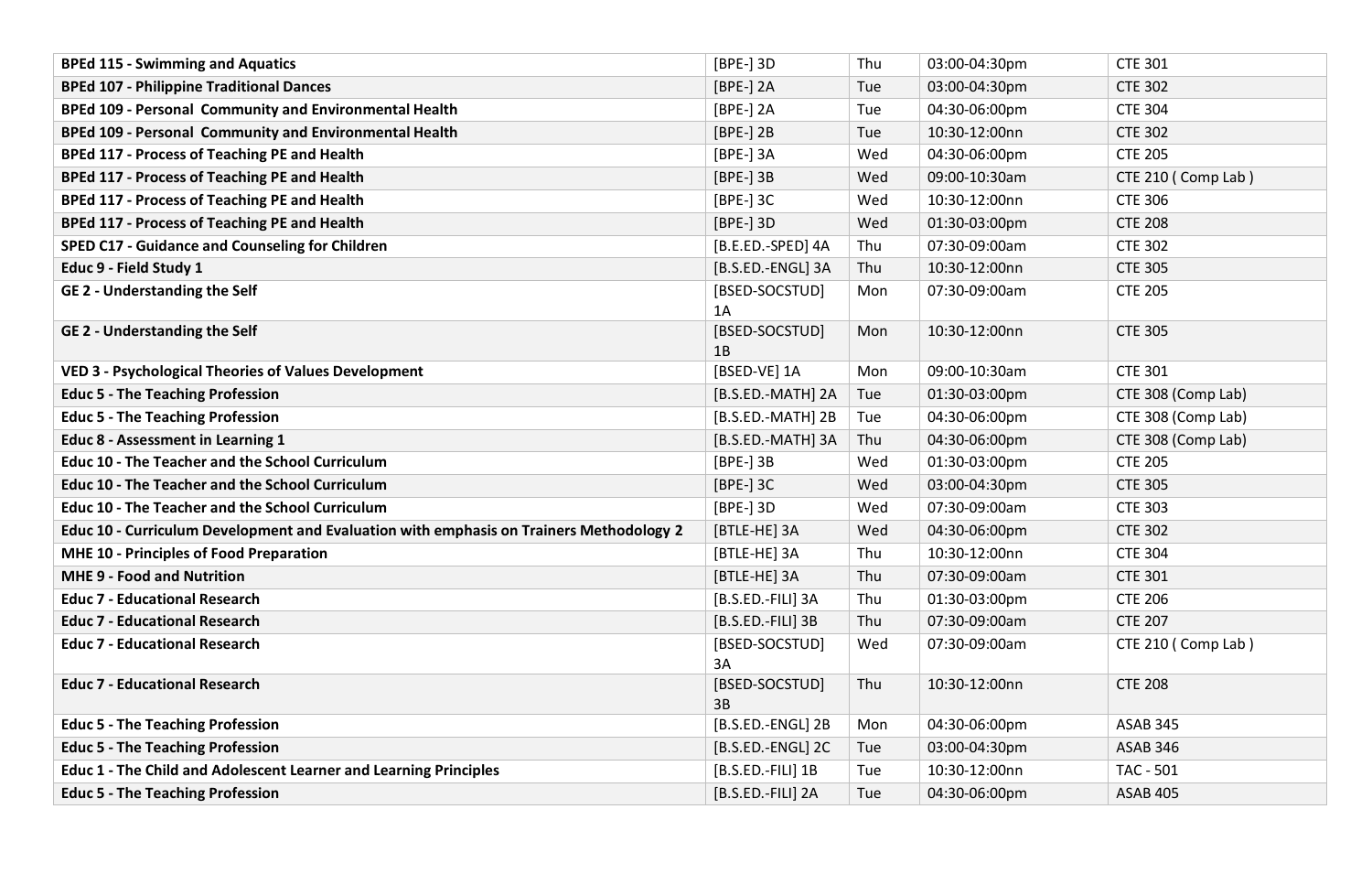| <b>Educ 1 - The Child and Adolescent Learner and Learning Principles</b> | [B.S.ED.-MATH] 1A    | Mon | 10:30-12:00nn | SS 303          |
|--------------------------------------------------------------------------|----------------------|-----|---------------|-----------------|
| Educ 1 - The Child and Adolescent Learner and Learning Principles        | [B.S.ED.-MATH] 1B    | Mon | 09:00-10:30am | SS 301          |
| Educ 1 - The Child and Adolescent Learner and Learning Principles        | [BSED-SOCSTUD]<br>1A | Tue | 01:30-03:00pm | TAC - 403       |
| Educ 1 - The Child and Adolescent Learner and Learning Principles        | [BSED-SOCSTUD]<br>1B | Mon | 01:30-03:00pm | <b>ASAB 403</b> |
| Educ 8 - Assessment in Learning 1                                        | [B.S.ED.-ENGL] 3A    | Wed | 10:30-12:00nn | ASAB 344        |
| <b>Educ 8 - Assessment in Learning 1</b>                                 | [B.S.ED.-ENGL] 3B    | Wed | 09:00-10:30am | <b>ASAB 405</b> |
| Educ 8 - Assessment in Learning 1                                        | [B.S.ED.-ENGL] 3C    | Wed | 01:30-03:00pm | ASAB 344        |
| <b>Educ 5 - The Teaching Profession</b>                                  | [B.S.ED.-FILI] 2B    | Tue | 04:30-06:00pm | <b>ASAB 404</b> |
| Educ 8 - Assessment in Learning 1                                        | [B.S.ED.-FILI] 3A    | Wed | 07:30-09:00am | <b>CTE 205</b>  |
| Educ 8 - Assessment in Learning 1                                        | [BSED-SCIENCE] 3D    | Wed | 04:30-06:00pm | <b>ASAB 406</b> |
| <b>Educ 5 - The Teaching Profession</b>                                  | [BSED-SOCSTUD]<br>2B | Tue | 01:30-03:00pm | TAC - 503       |
| Educ 8 - Assessment in Learning 1                                        | [BSED-SOCSTUD]<br>3B | Wed | 03:00-04:30pm | <b>ASAB 347</b> |
| Educ 9 - Field Study 1                                                   | [B.S.ED.-ENGL] 3B    | Thu | 01:30-03:00pm | <b>CTE 204</b>  |
| Educ 9 - Field Study 1                                                   | [B.S.ED.-ENGL] 3C    | Thu | 03:00-04:30pm | <b>ASAB 247</b> |
| Educ 9 - Field Study 1                                                   | [B.S.ED.-FILI] 3A    | Thu | 10:30-12:00nn | <b>CTE 301</b>  |
| Educ 9 - Field Study 1                                                   | [B.S.ED.-FILI] 3B    | Thu | 04:30-06:00pm | <b>ASAB 405</b> |
| Educ 9 - Field Study 1                                                   | [BSED-SCIENCE] 3A    | Wed | 07:30-09:00am | SS 302          |
| Educ 9 - Field Study 1                                                   | [BSED-SCIENCE] 3B    | Wed | 03:00-04:30pm | TAC - 405       |
| Educ 9 - Field Study 1                                                   | [BSED-SCIENCE] 3C    | Thu | 09:00-10:30am | <b>CTE 206</b>  |
| Educ 9 - Field Study 1                                                   | [BSED-SCIENCE] 3D    | Wed | 10:30-12:00nn | SS 303          |
| <b>Educ 10 - The Teacher and the School Curriculum</b>                   | [B.S.ED.-ENGL] 3C    | Thu | 09:00-10:30am | TAC - 507       |
| <b>Educ 10 - The Teacher and the School Curriculum</b>                   | [B.S.ED.-FILI] 3A    | Thu | 04:30-06:00pm | ASAB 344        |
| <b>Educ 10 - The Teacher and the School Curriculum</b>                   | [B.S.ED.-FILI] 3B    | Thu | 10:30-12:00nn | TAC - 401       |
| <b>Educ 10 - The Teacher and the School Curriculum</b>                   | [B.S.ED.-MATH] 3A    | Wed | 01:30-03:00pm | TAC - 506       |
| <b>Educ 10 - The Teacher and the School Curriculum</b>                   | [B.S.ED.-MATH] 3B    | Wed | 10:30-12:00nn | TAC - 401       |
| Educ 9 - Field Study 1                                                   | [BSED-SOCSTUD]<br>3A | Wed | 09:00-10:30am | TAC - 503       |
| Educ 9 - Field Study 1                                                   | [BSED-SOCSTUD]<br>3B | Wed | 07:30-09:00am | TAC - 405       |
| <b>Educ 5 - The Teaching Profession</b>                                  | [B.S.ED.-ENGL] 2A    | Thu | 07:30-09:00am | TAC - 406       |
| <b>Educ 10 - The Teacher and the School Curriculum</b>                   | [BSED-SCIENCE] 3A    | Wed | 10:30-12:00nn | ASAB 347        |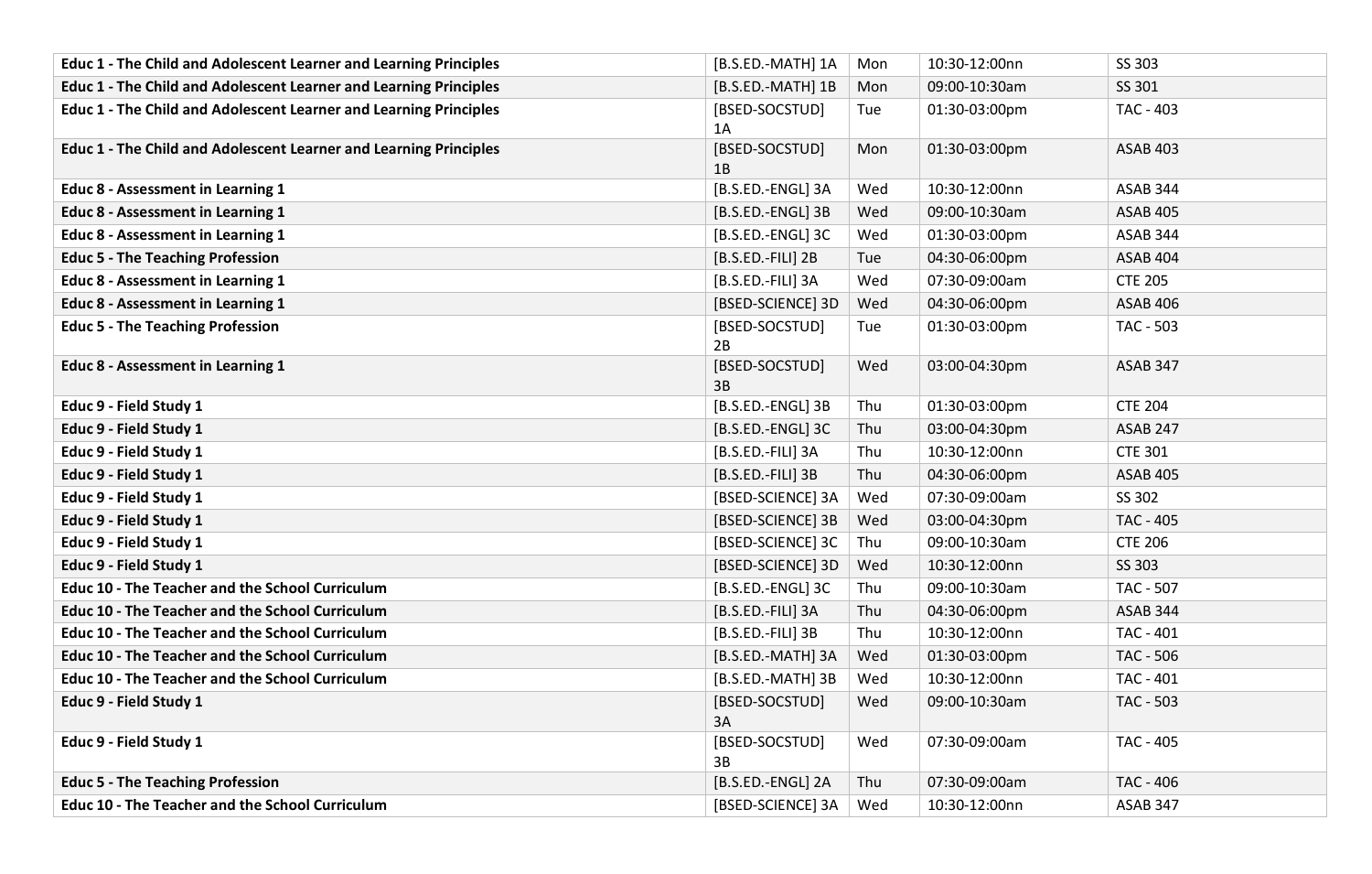| <b>Educ 8 - Assessment in Learning 1</b>                                   | [BSED-SCIENCE] 3A    | Wed | 01:30-03:00pm | <b>ASAB 248</b>    |
|----------------------------------------------------------------------------|----------------------|-----|---------------|--------------------|
| <b>Educ 10 - The Teacher and the School Curriculum</b>                     | [BSED-SCIENCE] 3B    | Wed | 09:00-10:30am | ASAB 345           |
| <b>Educ 10 - The Teacher and the School Curriculum</b>                     | [BSED-SCIENCE] 3C    | Thu | 01:30-03:00pm | TAC - 501          |
| <b>Educ 10 - The Teacher and the School Curriculum</b>                     | [BSED-SCIENCE] 3D    | Thu | 09:00-10:30am | <b>TAC - 501</b>   |
| <b>Educ 10 - The Teacher and the School Curriculum</b>                     | [BSED-SOCSTUD]<br>3A | Wed | 03:00-04:30pm | <b>ASAB 402</b>    |
| <b>Educ 8 - Assessment in Learning 1</b>                                   | [BSED-SOCSTUD]<br>3A | Thu | 10:30-12:00nn | TAC - 407          |
| <b>Educ 10 - The Teacher and the School Curriculum</b>                     | [BSED-SOCSTUD]<br>3B | Thu | 03:00-04:30pm | TAC - 406          |
| TLE 1 - Introduction to Industrial Arts 1                                  | [BTLE-HE] 1A         | Mon | 07:30-09:00am | <b>CTE 304</b>     |
| MHE 5 - Arts in Daily Living                                               | [BTLE-HE] 2A         | Mon | 03:00-04:30pm | <b>CTE 306</b>     |
| <b>MHE 6 - Crafts Design</b>                                               | [BTLE-HE] 2A         | Tue | 09:00-10:30am | <b>CTE 301</b>     |
| TLE 5 - Introduction to ICT Specializations 1                              | [BTLE-HE] 2A         | Tue | 01:30-03:00pm | <b>CTE 304</b>     |
| <b>MHE 5 - Arts in Daily Living</b>                                        | [BTLE-HE] 2B         | Tue | 03:00-04:30pm | <b>CTE 207</b>     |
| <b>MHE 6 - Crafts Design</b>                                               | [BTLE-HE] 2B         | Tue | 07:30-09:00am | <b>CTE 204</b>     |
| TLE 5 - Introduction to ICT Specializations 1                              | [BTLE-HE] 2B         | Mon | 01:30-03:00pm | CTE 308 (Comp Lab) |
| SPED C19 - Assistive Technologies in SPED 2                                | [B.E.ED.-SPED] 4A    | Wed | 09:00-10:30am | <b>CTE 206</b>     |
| <b>ENG 1 - Teaching of Language Arts in the Elementary Grades</b>          | [BEED-] 3A           | Wed | 07:30-09:00am | <b>CTE 302</b>     |
| ENG 1 - Teaching of Language Arts in the Elementary Grades                 | [BEED-] 3B           | Wed | 04:30-06:00pm | <b>CTE 305</b>     |
| <b>ENG 1 - Teaching of Language Arts in the Elementary Grades</b>          | [BEED-] 3C           | Thu | 09:00-10:30am | CTE 308 (Comp Lab) |
| <b>ENG 1 - Teaching of Language Arts in the Elementary Grades</b>          | [BEED-] 3D           | Wed | 10:30-12:00nn | <b>CTE 205</b>     |
| <b>Educ 7 - Educational Research</b>                                       | [BEED-] 3E           | Thu | 03:00-04:30pm | <b>CTE 206</b>     |
| <b>ENG 1 - Teaching of Language Arts in the Elementary Grades</b>          | [BEED-] 3E           | Thu | 01:30-03:00pm | <b>CTE 301</b>     |
| <b>ENG 1 - Teaching of Language Arts in the Elementary Grades</b>          | [BEED-] 3F           | Thu | 04:30-06:00pm | <b>CTE 304</b>     |
| FIL 1 - Pagtuturo ng Estruktura at Gamit ng Wikang Filipino sa Elementarya | [BEED-] 3A           | Thu | 04:30-06:00pm | <b>CTE 207</b>     |
| FM 107 - Paghahanda at Ebalwasyon ng Kagamitang Panturo                    | [B.S.ED.-FILI] 2A    | Mon | 01:30-03:00pm | <b>CTE 206</b>     |
| FM 107 - Paghahanda at Ebalwasyon ng Kagamitang Panturo                    | $[B.S.E.D.-FILI]$ 2B | Mon | 04:30-06:00pm | <b>CTE 208</b>     |
| <b>Educ. 17 - Social Dimensions in Education</b>                           | [B.E.ED.-SPED] 4A    | Wed | 01:30-03:00pm | CTE 308 (Comp Lab) |
| <b>VED 1 - Foundation of Values Education</b>                              | [BSED-VE] 1A         | Mon | 07:30-09:00am | <b>CTE 207</b>     |
| <b>Educ 4 - Technology for Teaching and Learning</b>                       | [B.S.ED.-MATH] 2B    | Mon | 04:30-06:00pm | CTE 210 (Comp Lab) |
| <b>GSM 1 - Earth Science</b>                                               | [BSED-SCIENCE] 1A    | Tue | 04:30-06:00pm | <b>CTE 204</b>     |
| <b>GSM 1 - Earth Science</b>                                               | [BSED-SCIENCE] 1B    | Mon | 01:30-03:00pm | <b>CTE 306</b>     |
| <b>GSM 1 - Earth Science</b>                                               | [BSED-SCIENCE] 1C    | Mon | 03:00-04:30pm | <b>CTE 307</b>     |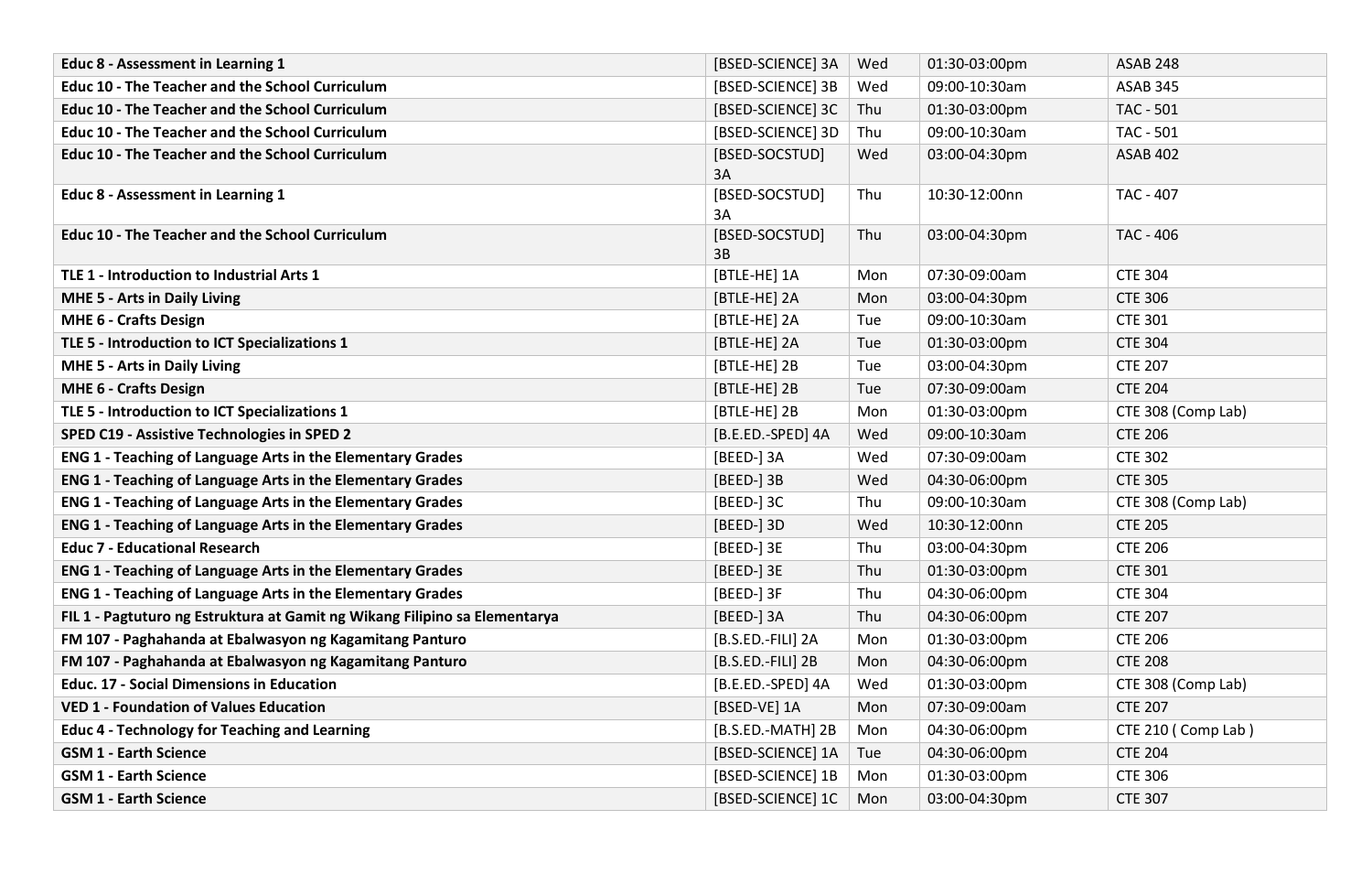| <b>Educ 4 - Technology for Teaching and Learning</b>                     | [BSED-SCIENCE] 2A    | Tue | 07:30-09:00am | CTE 308 (Comp Lab) |
|--------------------------------------------------------------------------|----------------------|-----|---------------|--------------------|
| <b>Educ 4 - Technology for Teaching and Learning</b>                     | [BSED-SCIENCE] 2B    | Mon | 07:30-09:00am | CTE 308 (Comp Lab) |
| SCI 2 - Teaching Physics Earth and Space Sciences in Elementary Grades   | [BEED-] 2A           | Mon | 04:30-06:00pm | <b>CTE 207</b>     |
| SCI 2 - Teaching Physics Earth and Space Sciences in Elementary Grades   | [BEED-] 2B           | Mon | 03:00-04:30pm | <b>CTE 204</b>     |
| SCI 2 - Teaching Physics Earth and Space Sciences in Elementary Grades   | [BEED-] 2C           | Mon | 10:30-12:00nn | <b>CTE 207</b>     |
| <b>Educ 5 - The Teaching Profession</b>                                  | [BSED-SCIENCE] 2A    | Mon | 01:30-03:00pm | <b>CTE 305</b>     |
| <b>Educ 5 - The Teaching Profession</b>                                  | [BSED-SCIENCE] 2B    | Mon | 09:00-10:30am | <b>CTE 303</b>     |
| <b>Educ 7 - Educational Research</b>                                     | [BSED-SCIENCE] 3A    | Thu | 01:30-03:00pm | <b>CTE 305</b>     |
| <b>SPED C18 - Research in SPED</b>                                       | [B.E.ED.-SPED] 4A    | Wed | 04:30-06:00pm | <b>CTE 303</b>     |
| <b>Educ 10 - The Teacher and the School Curriculum</b>                   | [BEED-] 3A           | Thu | 07:30-09:00am | <b>CTE 306</b>     |
| <b>Educ 10 - The Teacher and the School Curriculum</b>                   | [BEED-] 3B           | Thu | 09:00-10:30am | CTE 210 (Comp Lab) |
| <b>Educ 10 - The Teacher and the School Curriculum</b>                   | [BEED-] 3C           | Wed | 10:30-12:00nn | <b>CTE 207</b>     |
| <b>EM 17 - Teaching and Assessment of Grammar</b>                        | [B.S.ED.-ENGL] 3A    | Wed | 04:30-06:00pm | <b>CTE 206</b>     |
| <b>EM 17 - Teaching and Assessment of Grammar</b>                        | [B.S.ED.-ENGL] 3B    | Wed | 01:30-03:00pm | <b>CTE 305</b>     |
| <b>EM 17 - Teaching and Assessment of Grammar</b>                        | [B.S.ED.-ENGL] 3C    | Thu | 04:30-06:00pm | <b>CTE 204</b>     |
| Educ 9 - Field Study 1                                                   | [B.S.ED.-MATH] 3A    | Wed | 03:00-04:30pm | CTE 210 (Comp Lab) |
| Educ 9 - Field Study 1                                                   | [B.S.ED.-MATH] 3B    | Thu | 01:30-03:00pm | CTE 210 (Comp Lab) |
| <b>Educ. 18 - Student Teaching</b>                                       | $[B.E.E.D.-SPED]$ 4B | Thu | 01:30-03:00pm | <b>CTE 303</b>     |
| SNEd 2 - Learners with Sensory and Physical Disabilities                 | [BSNE-GSN] 1A        | Tue | 09:00-10:30am | <b>CTE 304</b>     |
| <b>SNEd 2 - Learners with Sensory and Physical Disabilities</b>          | [BSNE-GSN] 1B        | Tue | 01:30-03:00pm | <b>CTE 306</b>     |
| Educ 9 - Field Study 1                                                   | [BEED-] 3A           | Wed | 04:30-06:00pm | <b>CTE 306</b>     |
| SSC 2 - Teaching Culture and Geography in Elementary Grades              | [BEED-] 3A           | Wed | 10:30-12:00nn | <b>CTE 206</b>     |
| Educ 9 - Field Study 1                                                   | [BEED-] 3B           | Thu | 04:30-06:00pm | <b>CTE 307</b>     |
| SSC 2 - Teaching Culture and Geography in Elementary Grades              | [BEED-] 3B           | Thu | 01:30-03:00pm | <b>CTE 307</b>     |
| Educ 9 - Field Study 1                                                   | [BEED-] 3C           | Wed | 07:30-09:00am | CTE 308 (Comp Lab) |
| Educ 9 - Field Study 1                                                   | [BSNE-GSN] 3A        | Thu | 10:30-12:00nn | <b>CTE 302</b>     |
| Educ 1 - The Child and Adolescent Learner and Learning Principles        | [BECE-] 1A           | Mon | 01:30-03:00pm | <b>CTE 303</b>     |
| SPED C20 - Organization Administration of SPED Program                   | [B.E.ED.-SPED] 4A    | Thu | 09:00-10:30am | <b>CTE 304</b>     |
| Educ 1 - The Child and Adolescent Learner and Learning Principles        | [BSNE-GSN] 1A        | Mon | 09:00-10:30am | <b>CTE 305</b>     |
| <b>Educ 1 - The Child and Adolescent Learner and Learning Principles</b> | [BSNE-GSN] 1B        | Mon | 10:30-12:00nn | <b>CTE 302</b>     |
| <b>SNEd 14 - Transition Education</b>                                    | [BSNE-GSN] 3A        | Thu | 07:30-09:00am | CTE 308 (Comp Lab) |
| <b>MATH 1 - Teaching of Math in Primary Grades</b>                       | [BEED-] 2A           | Tue | 10:30-12:00nn | <b>CTE 303</b>     |
| <b>MATH 1 - Teaching of Math in Primary Grades</b>                       | [BEED-] 2B           | Tue | 03:00-04:30pm | <b>CTE 305</b>     |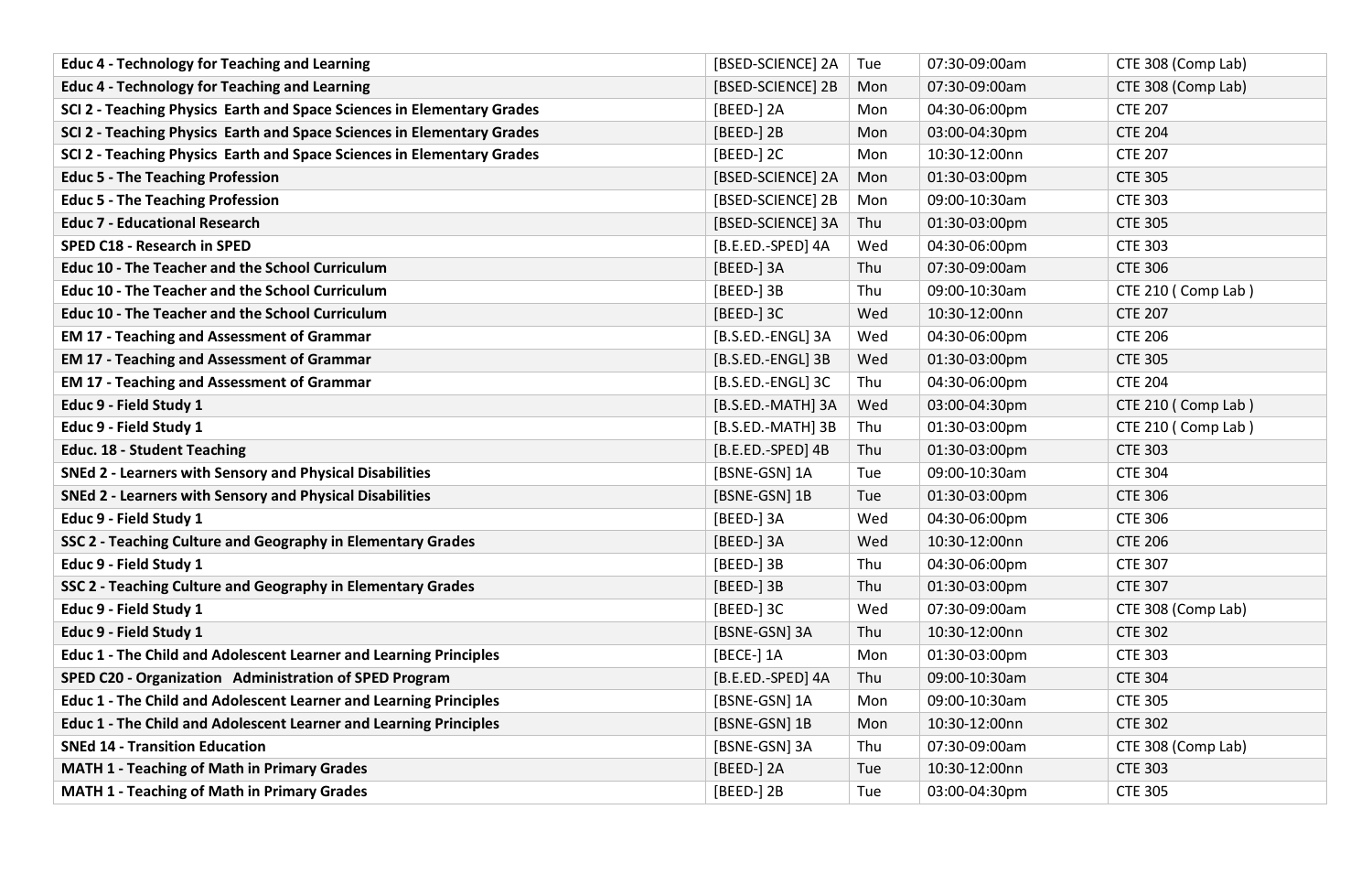| <b>MATH 1 - Teaching of Math in Primary Grades</b>          | [BEED-] 2C        | Tue        | 07:30-09:00am | <b>CTE 302</b>     |
|-------------------------------------------------------------|-------------------|------------|---------------|--------------------|
| Educ 8 - Assessment in Learning 1                           | [B.S.ED.-FILI] 3B | Thu        | 09:00-10:30am | <b>CTE 205</b>     |
| Educ 8 - Assessment in Learning 1                           | [B.S.ED.-MATH] 3B | Thu        | 03:00-04:30pm | <b>CTE 306</b>     |
| <b>Educ 8 - Assessment in Learning 1</b>                    | [BSED-SCIENCE] 3B | Thu        | 10:30-12:00nn | CTE 210 (Comp Lab) |
| Educ 8 - Assessment in Learning 1                           | [BSED-SCIENCE] 3C | Thu        | 04:30-06:00pm | <b>CTE 303</b>     |
| <b>Educ 5 - The Teaching Profession</b>                     | [BEED-] 2A        | Mon        | 03:00-04:30pm | <b>CTE 305</b>     |
| <b>Educ 5 - The Teaching Profession</b>                     | [BEED-] 2B        | <b>Mon</b> | 10:30-12:00nn | <b>CTE 306</b>     |
| <b>Educ 5 - The Teaching Profession</b>                     | [BEED-] 2C        | Mon        | 09:00-10:30am | <b>CTE 302</b>     |
| <b>Educ 10 - The Teacher and the School Curriculum</b>      | [BEED-] 3D        | Wed        | 09:00-10:30am | <b>CTE 207</b>     |
| <b>Educ 10 - The Teacher and the School Curriculum</b>      | [BEED-] 3E        | Wed        | 01:30-03:00pm | <b>CTE 207</b>     |
| <b>Educ 10 - The Teacher and the School Curriculum</b>      | [BEED-] 3F        | Wed        | 04:30-06:00pm | <b>CTE 207</b>     |
| <b>SNEd 7 - Behavior Manangement and Modification</b>       | [BSNE-GSN] 2A     | Tue        | 10:30-12:00nn | <b>CTE 305</b>     |
| <b>SNEd 7 - Behavior Manangement and Modification</b>       | [BSNE-GSN] 2B     | Mon        | 09:00-10:30am | <b>CTE 207</b>     |
| MHE 1 - Child and Adolescent Development                    | [BTLE-HE] 1A      | Tue        | 04:30-06:00pm | <b>CTE 207</b>     |
| <b>MHE 2 - Marriage and Family Relationships</b>            | [BTLE-HE] 1A      | Mon        | 09:00-10:30am | <b>CTE 304</b>     |
| <b>TLE 2 - Home Economics Literacy</b>                      | [BTLE-HE] 1A      | Mon        | 03:00-04:30pm | <b>CTE 206</b>     |
| TLE 6 - Agri-Fishery Part 1                                 | [BTLE-HE] 2A      | Mon        | 01:30-03:00pm | <b>CTE 205</b>     |
| TLE 6 - Agri-Fishery Part 1                                 | [BTLE-HE] 2B      | Mon        | 04:30-06:00pm | <b>CTE 306</b>     |
| BPEd 101 - Philo-Anthro Foundations of PE and Sports        | [BPE-] 1A         | Mon        | 09:00-10:30am | <b>CTE 306</b>     |
| <b>BPEd 101 - Philo-Anthro Foundations of PE and Sports</b> | [BPE-] 1B         | Mon        | 07:30-09:00am | <b>CTE 204</b>     |
| BPEd 116 - Research in PE & Health 1                        | [BPE-] 3A         | Wed        | 07:30-09:00am | <b>CTE 208</b>     |
| BPEd 116 - Research in PE & Health 1                        | $[BPE-]$ 3B       | Wed        | 04:30-06:00pm | <b>CTE 304</b>     |
| BPEd 116 - Research in PE & Health 1                        | [BPE-] 3C         | Wed        | 01:30-03:00pm | <b>CTE 307</b>     |
| BPEd 116 - Research in PE & Health 1                        | [BPE-] 3D         | Wed        | 03:00-04:30pm | <b>CTE 208</b>     |
| <b>Educ 10 - The Teacher and the School Curriculum</b>      | [BECE-] 3A        | Wed        | 07:30-09:00am | <b>CTE 204</b>     |
| <b>Educ. 16 - Special Topic</b>                             | [B.E.ED.-SPED] 4A | Thu        | 03:00-04:30pm | <b>CTE 305</b>     |
| <b>Educ 10 - The Teacher and the School Curriculum</b>      | [BSNE-GSN] 3A     | Thu        | 04:30-06:00pm | <b>CTE 208</b>     |
| MM 16 - Principles and Strategies of Teaching Mathematics   | [B.S.ED.-MATH] 3A | Thu        | 09:00-10:30am | <b>CTE 303</b>     |
| MM 16 - Principles and Strategies of Teaching Mathematics   | [B.S.ED.-MATH] 3B | Thu        | 07:30-09:00am | <b>CTE 204</b>     |
| <b>ECE C2 - Infant and Toddler Program</b>                  | [BECE-] 1A        | Tue        | 10:30-12:00nn | <b>CTE 204</b>     |
| <b>ECE C7 - Numeracy Development</b>                        | [BECE-] 2A        | Tue        | 09:00-10:30am | <b>CTE 303</b>     |
| <b>ECE C7 - Numeracy Development</b>                        | [BECE-] 2B        | Tue        | 04:30-06:00pm | <b>CTE 301</b>     |
| <b>ECE C13 - Science in ECE</b>                             | [BECE-] 3A        | Wed        | 04:30-06:00pm | CTE 308 (Comp Lab) |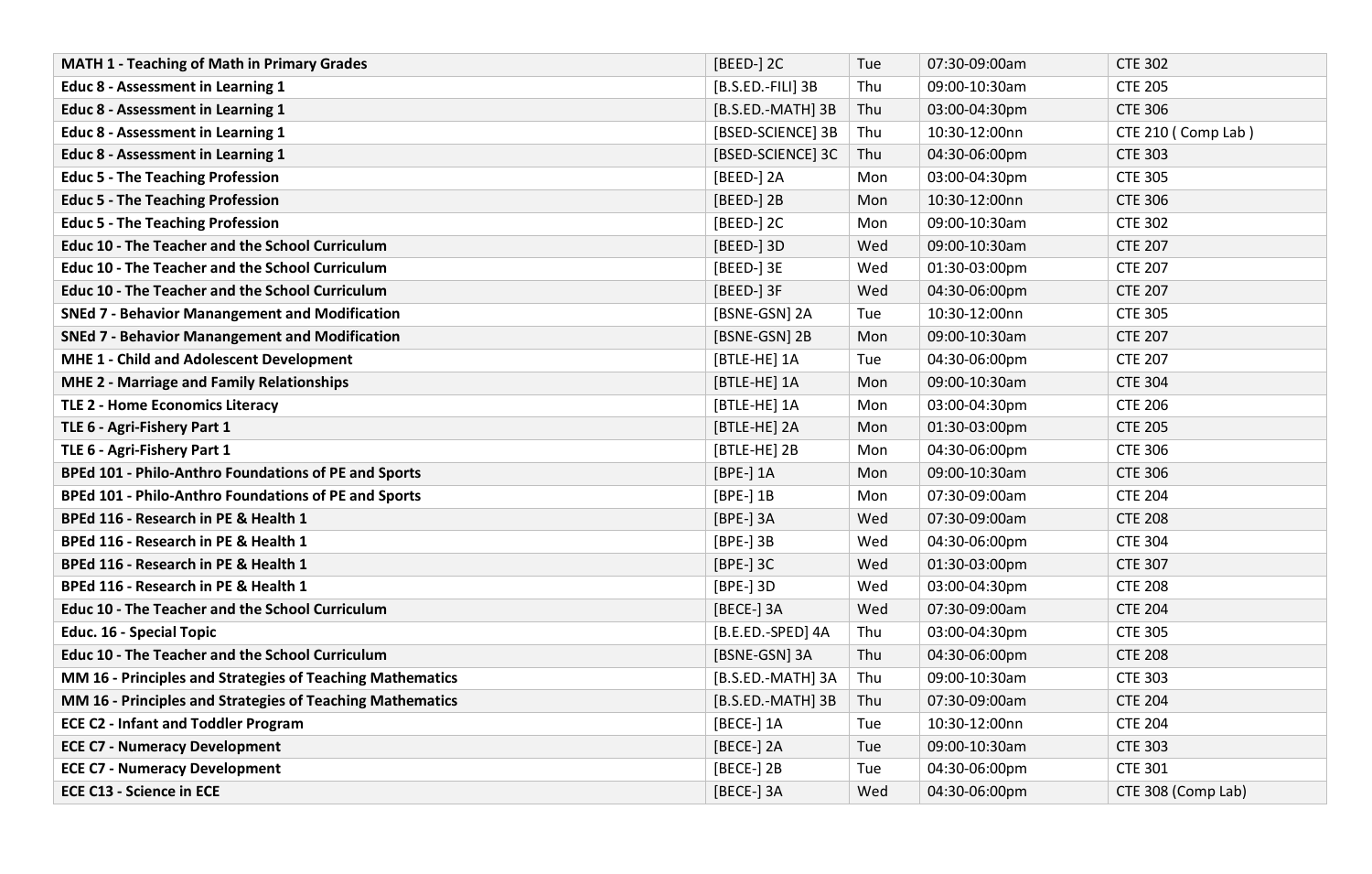| <b>ECE C15 - Early Learning Environment</b>                              | [BECE-] 3A           | Tue | 07:30-09:00am | <b>CTE 307</b>   |
|--------------------------------------------------------------------------|----------------------|-----|---------------|------------------|
| <b>ECE C1 - Foundations of Early Childhood Education</b>                 | [BECE-] 1A           | Mon | 10:30-12:00nn | <b>CTE 208</b>   |
| <b>ECE C3 - Health Nutrition and Safety</b>                              | [BECE-] 1A           | Tue | 09:00-10:30am | <b>CTE 306</b>   |
| <b>ECE C6 - Creative Arts Music and Movement Appropriate Practices</b>   | [BECE-] 2A           | Mon | 04:30-06:00pm | <b>CTE 307</b>   |
| <b>ECE C8 - Inclusive Education in Early Childhood Settings</b>          | [BECE-] 2A           | Tue | 01:30-03:00pm | <b>CTE 208</b>   |
| <b>ECE C6 - Creative Arts Music and Movement Appropriate Practices</b>   | [BECE-] 2B           | Mon | 07:30-09:00am | <b>CTE 303</b>   |
| <b>ECE C8 - Inclusive Education in Early Childhood Settings</b>          | [BECE-] 2B           | Tue | 03:00-04:30pm | <b>CTE 204</b>   |
| <b>EM 2 - Language Culture and Society</b>                               | [B.S.ED.-ENGL] 1A    | Tue | 03:00-04:30pm | <b>CTE 206</b>   |
| <b>EM 2 - Language Culture and Society</b>                               | [B.S.ED.-ENGL] 1B    | Mon | 03:00-04:30pm | <b>CTE 208</b>   |
| <b>EM 2 - Language Culture and Society</b>                               | [B.S.ED.-ENGL] 1C    | Mon | 07:30-09:00am | <b>CTE 307</b>   |
| <b>EM 2 - Language Culture and Society</b>                               | [B.S.ED.-ENGL] 1D    | Tue | 10:30-12:00nn | <b>CTE 207</b>   |
| Educ 1 - The Child and Adolescent Learner and Learning Principles        | [BSED-SCIENCE] 1A    | Mon | 04:30-06:00pm | <b>CTE 205</b>   |
| <b>Educ 1 - The Child and Adolescent Learner and Learning Principles</b> | [BSED-SCIENCE] 1B    | Mon | 10:30-12:00nn | <b>CTE 205</b>   |
| Educ 1 - The Child and Adolescent Learner and Learning Principles        | [BSED-SCIENCE] 1C    | Mon | 09:00-10:30am | <b>CTE 204</b>   |
| Educ 1 - The Child and Adolescent Learner and Learning Principles        | [BSED-VE] 1A         | Tue | 09:00-10:30am | <b>CTE 207</b>   |
| <b>SSM 8 - Teaching Approaches in Secondary Social Studies</b>           | [BSED-SOCSTUD]<br>2A | Tue | 04:30-06:00pm | <b>TAC - 403</b> |
| <b>SSM 8 - Teaching Approaches in Secondary Social Studies</b>           | [BSED-SOCSTUD]<br>2B | Mon | 04:30-06:00pm | ASAB 344         |
| <b>ECE C9 - Children's Literature</b>                                    | [BECE-] 2A           | Tue | 03:00-04:30pm | <b>CTE 208</b>   |
| <b>ECE C9 - Children's Literature</b>                                    | [BECE-] 2B           | Tue | 10:30-12:00nn | <b>CTE 208</b>   |
| <b>ECE C14 - ECE Curriculum Models</b>                                   | [BECE-] 3A           | Wed | 10:30-12:00nn |                  |
| <b>ECE C16 - Mother Tongue-Based Multilingual Education</b>              |                      |     |               | <b>CTE 204</b>   |
|                                                                          | [BECE-] 3A           | Tue | 09:00-10:30am | <b>CTE 208</b>   |
| SNEd 6 - Educational Assessment of Students with Additional Needs        | [BSNE-GSN] 2A        | Tue | 09:00-10:30am | <b>TAC - 404</b> |
| <b>SNEd V3 - Braille Reading and Writing</b>                             | [BSNE-GSN] 2A        | Tue | 03:00-04:30pm | ASAB 347         |
| SNEd 6 - Educational Assessment of Students with Additional Needs        | [BSNE-GSN] 2B        | Tue | 10:30-12:00nn | <b>TAC - 405</b> |
| <b>SNEd V3 - Braille Reading and Writing</b>                             | [BSNE-GSN] 2B        | Tue | 07:30-09:00am | TAC - 405        |
| <b>SNEd 12 - Development of Individualized Education Plans</b>           | [BSNE-GSN] 3A        | Thu | 03:00-04:30pm | ASAB 346         |
| <b>SNEd H2 - Filipino Sign Language</b>                                  | [BSNE-GSN] 3A        | Thu | 01:30-03:00pm | ASAB 343         |
| MATH 3 - Teaching of Math in Intermediate Grades                         | [BEED-] 3A           | Thu | 09:00-10:30am | TAC - 406        |
| <b>MATH 3 - Teaching of Math in Intermediate Grades</b>                  | [BEED-] 3B           | Thu | 10:30-12:00nn | TAC - 404        |
| MATH 3 - Teaching of Math in Intermediate Grades                         | [BEED-] 3C           | Thu | 01:30-03:00pm | ASAB 347         |
| <b>MATH 3 - Teaching of Math in Intermediate Grades</b>                  | [BEED-] 3D           | Wed | 03:00-04:30pm | ASAB 406         |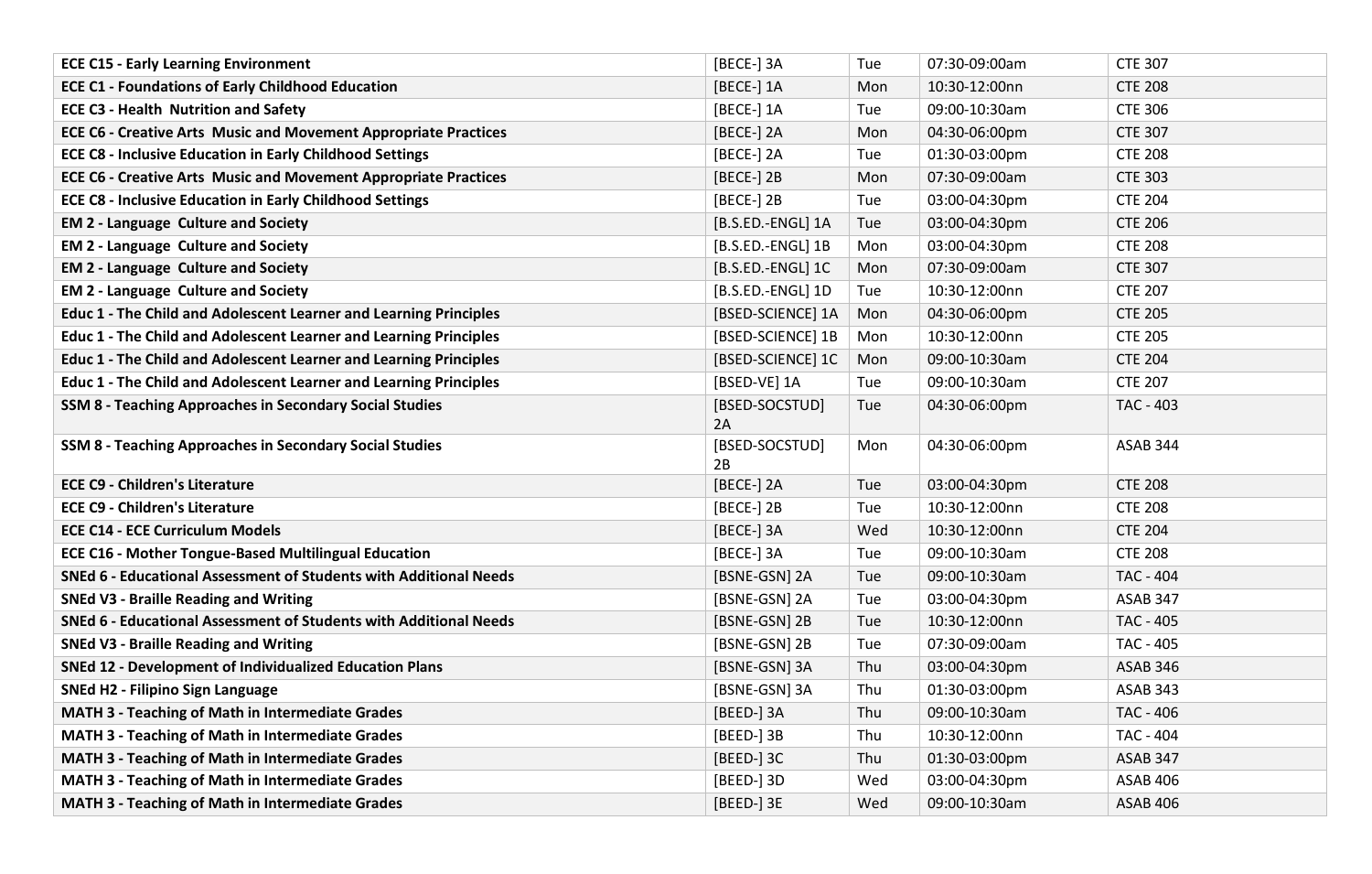| <b>MATH 3 - Teaching of Math in Intermediate Grades</b>                    | [BEED-] 3F   | Thu | 07:30-09:00am | TAC - 403        |
|----------------------------------------------------------------------------|--------------|-----|---------------|------------------|
| <b>Educ 1 - The Child and Adolescent Learner and Learning Principles</b>   | [BCAED-] 1A  | Mon | 01:30-03:00pm | <b>CTE 304</b>   |
| FIL 1 - Pagtuturo ng Estruktura at Gamit ng Wikang Filipino sa Elementarya | [BEED-] 3B   | Thu | 03:00-04:30pm | <b>TAC - 408</b> |
| FIL 1 - Pagtuturo ng Estruktura at Gamit ng Wikang Filipino sa Elementarya | [BEED-] 3C   | Wed | 03:00-04:30pm | <b>ASAB 404</b>  |
| FIL 1 - Pagtuturo ng Estruktura at Gamit ng Wikang Filipino sa Elementarya | [BEED-] 3D   | Wed | 07:30-09:00am | TAC - 403        |
| FIL 1 - Pagtuturo ng Estruktura at Gamit ng Wikang Filipino sa Elementarya | [BEED-] 3E   | Thu | 07:30-09:00am | SS 301           |
| FIL 1 - Pagtuturo ng Estruktura at Gamit ng Wikang Filipino sa Elementarya | [BEED-] 3F   | Thu | 01:30-03:00pm | SS 301           |
| <b>Educ 1 - The Child and Adolescent Learner and Learning Principles</b>   | [BPE-] 1A    | Tue | 09:00-10:30am | SS 302           |
| Educ 1 - The Child and Adolescent Learner and Learning Principles          | [BPE-] 1B    | Mon | 10:30-12:00nn | <b>ASAB 403</b>  |
| <b>Educ 4 - Technology for Teaching and Learning</b>                       | [BPE-] 2A    | Mon | 03:00-04:30pm | ASAB 344         |
| <b>Educ 4 - Technology for Teaching and Learning</b>                       | [BPE-] 2B    | Mon | 07:30-09:00am | TAC - 405        |
| Educ 1 - The Child and Adolescent Learner and Learning Principles          | [BTLE-HE] 1A | Mon | 10:30-12:00nn | TAC - 406        |
| <b>Educ 4 - Technology for Teaching and Learning</b>                       | [BCAED-] 2A  | Mon | 04:30-06:00pm | <b>TAC - 403</b> |
| <b>Educ 5 - The Teaching Profession</b>                                    | [BCAED-] 2A  | Mon | 01:30-03:00pm | <b>ASAB 404</b>  |
| <b>Educ 4 - Technology for Teaching and Learning</b>                       | [BECE-] 2A   | Tue | 07:30-09:00am | TAC - 401        |
| <b>Educ 4 - Technology for Teaching and Learning</b>                       | [BECE-] 2B   | Tue | 01:30-03:00pm | <b>ASAB 403</b>  |
| <b>Educ 4 - Technology for Teaching and Learning</b>                       | [BEED-] 2A   | Tue | 04:30-06:00pm | ASAB 345         |
| <b>Educ 4 - Technology for Teaching and Learning</b>                       | [BEED-] 2B   | Tue | 10:30-12:00nn | <b>ASAB 405</b>  |
| <b>Educ 4 - Technology for Teaching and Learning</b>                       | [BEED-] 2C   | Tue | 09:00-10:30am | TAC - 407        |
| SSC 2 - Teaching Culture and Geography in Elementary Grades                | [BEED-] 3E   | Wed | 04:30-06:00pm | TAC - 405        |
| SSC 2 - Teaching Culture and Geography in Elementary Grades                | [BEED-] 3F   | Wed | 07:30-09:00am | ASAB 346         |
| <b>Educ 5 - The Teaching Profession</b>                                    | [BPE-] 2A    | Mon | 07:30-09:00am | <b>CTE 206</b>   |
| <b>Educ 5 - The Teaching Profession</b>                                    | $[BPE-]$ 2B  | Mon | 03:00-04:30pm | ASAB 347         |
| <b>Educ 5 - The Teaching Profession</b>                                    | [BTLE-HE] 2A | Mon | 07:30-09:00am | TAC - 407        |
| <b>Educ 5 - The Teaching Profession</b>                                    | [BTLE-HE] 2B | Tue | 09:00-10:30am | <b>ASAB 403</b>  |
| Educ 9 - Field Study 1                                                     | [BPE-] 3A    | Wed | 03:00-04:30pm | <b>TAC - 408</b> |
| Educ 9 - Field Study 1                                                     | [BPE-] 3B    | Thu | 03:00-04:30pm | ASAB 344         |
| Educ 9 - Field Study 1                                                     | [BPE-] 3C    | Thu | 01:30-03:00pm | TAC - 403        |
| Educ 9 - Field Study 1                                                     | [BPE-] 3D    | Thu | 09:00-10:30am | TAC - 403        |
| <b>Educ 4 - Technology for Teaching and Learning</b>                       | [BTLE-HE] 2A | Tue | 10:30-12:00nn | <b>TAC - 408</b> |
| <b>Educ 4 - Technology for Teaching and Learning</b>                       | [BTLE-HE] 2B | Mon | 03:00-04:30pm | SS 302           |
| Educ 8 - Assessment in Learning 1                                          | [BPE-] 3A    | Thu | 03:00-04:30pm | ASAB 406         |
| Educ 8 - Assessment in Learning 1                                          | [BPE-] 3B    | Thu | 01:30-03:00pm | <b>ASAB 345</b>  |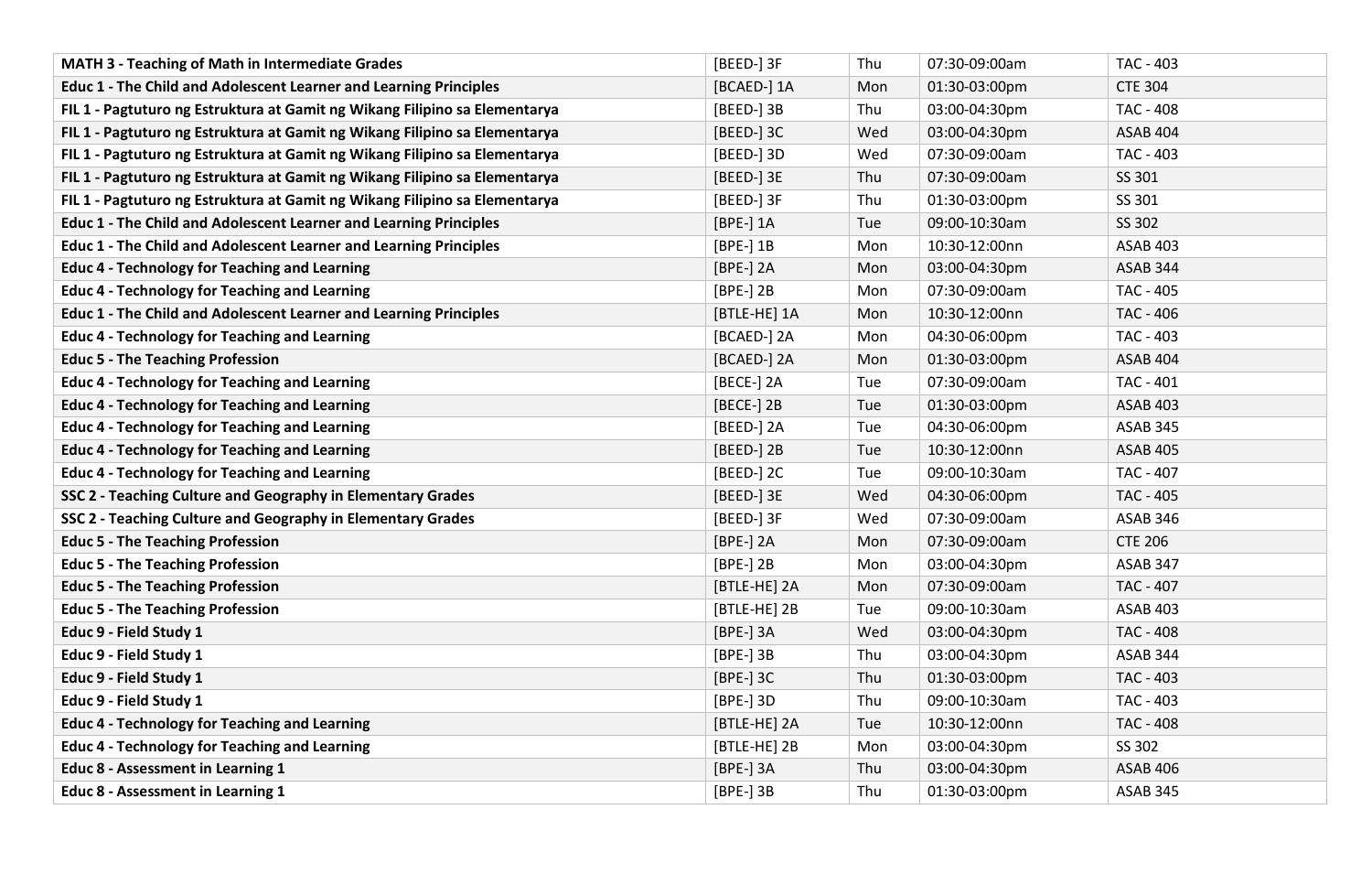| <b>Educ 8 - Assessment in Learning 1</b>                  | [BPE-] 3C            | Thu | 07:30-09:00am | <b>TAC - 405</b>   |
|-----------------------------------------------------------|----------------------|-----|---------------|--------------------|
| <b>Educ 8 - Assessment in Learning 1</b>                  | [BPE-] 3D            | Thu | 10:30-12:00nn | TAC - 403          |
| Educ 8 - Assessment in Learning 1                         | [BTLE-HE] 3A         | Wed | 03:00-04:30pm | <b>TAC - 403</b>   |
| Educ 9 - Field Study 1                                    | [BTLE-HE] 3A         | Thu | 09:00-10:30am | ASAB 348           |
| <b>Educ 10 - The Teacher and the School Curriculum</b>    | [BPE-] 3A            | Thu | 09:00-10:30am | <b>ASAB 403</b>    |
| <b>Educ 7 - Educational Research</b>                      | [BPE-] 3A            | Wed | 10:30-12:00nn | <b>CTE 303</b>     |
| <b>Educ 7 - Educational Research</b>                      | $[BPE-]$ 3B          | Wed | 03:00-04:30pm | <b>TAC - 404</b>   |
| <b>Educ 7 - Educational Research</b>                      | [BPE-] 3C            | Thu | 10:30-12:00nn | <b>ASAB 405</b>    |
| <b>Educ 7 - Educational Research</b>                      | [BPE-] 3D            | Thu | 07:30-09:00am | <b>ASAB 405</b>    |
| <b>Educ 7 - Educational Research</b>                      | [BTLE-HE] 3A         | Wed | 09:00-10:30am | <b>TAC - 405</b>   |
| <b>Educ 7 - Educational Research</b>                      | [B.S.ED.-ENGL] 3A    | Thu | 07:30-09:00am | <b>CTE 208</b>     |
| <b>Educ 7 - Educational Research</b>                      | [B.S.ED.-MATH] 3A    | Thu | 03:00-04:30pm | <b>CTE 208</b>     |
| <b>Educ 7 - Educational Research</b>                      | [B.S.ED.-MATH] 3B    | Thu | 09:00-10:30am | <b>CTE 208</b>     |
| <b>CAEd 1 - Foundations of Culture and Arts</b>           | [BCAED-] 1A          | Mon | 10:30-12:00nn | <b>CTE 204</b>     |
| <b>Educ 5 - The Teaching Profession</b>                   | [BSED-SOCSTUD]<br>2A | Mon | 01:30-03:00pm | <b>CTE 204</b>     |
| SSM 16 - Assessment and Evaluation in the Social Sciences | [BSED-SOCSTUD]<br>3A | Thu | 03:00-04:30pm | CTE 210 (Comp Lab) |
| SSM 16 - Assessment and Evaluation in the Social Sciences | [BSED-SOCSTUD]<br>3B | Thu | 04:30-06:00pm | CTE 210 (Comp Lab) |
| <b>GSM 7 - Environmental Science</b>                      | [BSED-SCIENCE] 2A    | Mon | 03:00-04:30pm | <b>CTE 303</b>     |
| <b>GSM 7 - Environmental Science</b>                      | [BSED-SCIENCE] 2B    | Mon | 04:30-06:00pm | <b>CTE 302</b>     |
| <b>Educ 7 - Educational Research</b>                      | [BECE-] 3A           | Tue | 10:30-12:00nn | <b>CTE 206</b>     |
| EPP - Edukasyons Pantahanan at Pangkabuhayan              | [BEED-] 1A           | Tue | 09:00-10:30am | <b>CTE 302</b>     |
| <b>VED - Good Manners and Right Conduct</b>               | [BEED-] 1A           | Mon | 04:30-06:00pm | <b>CTE 304</b>     |
| EPP - Edukasyons Pantahanan at Pangkabuhayan              | [BEED-] 1B           | Tue | 04:30-06:00pm | <b>CTE 205</b>     |
| <b>VED - Good Manners and Right Conduct</b>               | [BEED-] 1B           | Tue | 07:30-09:00am | <b>CTE 305</b>     |
| EPP - Edukasyons Pantahanan at Pangkabuhayan              | [BEED-] 1C           | Mon | 09:00-10:30am | <b>CTE 206</b>     |
| <b>VED - Good Manners and Right Conduct</b>               | [BEED-] 1C           | Mon | 01:30-03:00pm | <b>CTE 307</b>     |
| <b>Educ 7 - Educational Research</b>                      | [BSNE-GSN] 3A        | Tue | 01:30-03:00pm | <b>CTE 307</b>     |
| <b>Educ 7 - Educational Research</b>                      | [BEED-] 3C           | Thu | 07:30-09:00am | <b>CTE 305</b>     |
| <b>Educ 7 - Educational Research</b>                      | [BEED-] 3D           | Thu | 10:30-12:00nn | CTE 308 (Comp Lab) |
| <b>Educ 7 - Educational Research</b>                      | [B.S.ED.-ENGL] 3B    | Thu | 03:00-04:30pm | <b>CTE 205</b>     |
| <b>Educ 7 - Educational Research</b>                      | [B.S.ED.-ENGL] 3C    | Thu | 10:30-12:00nn | <b>CTE 206</b>     |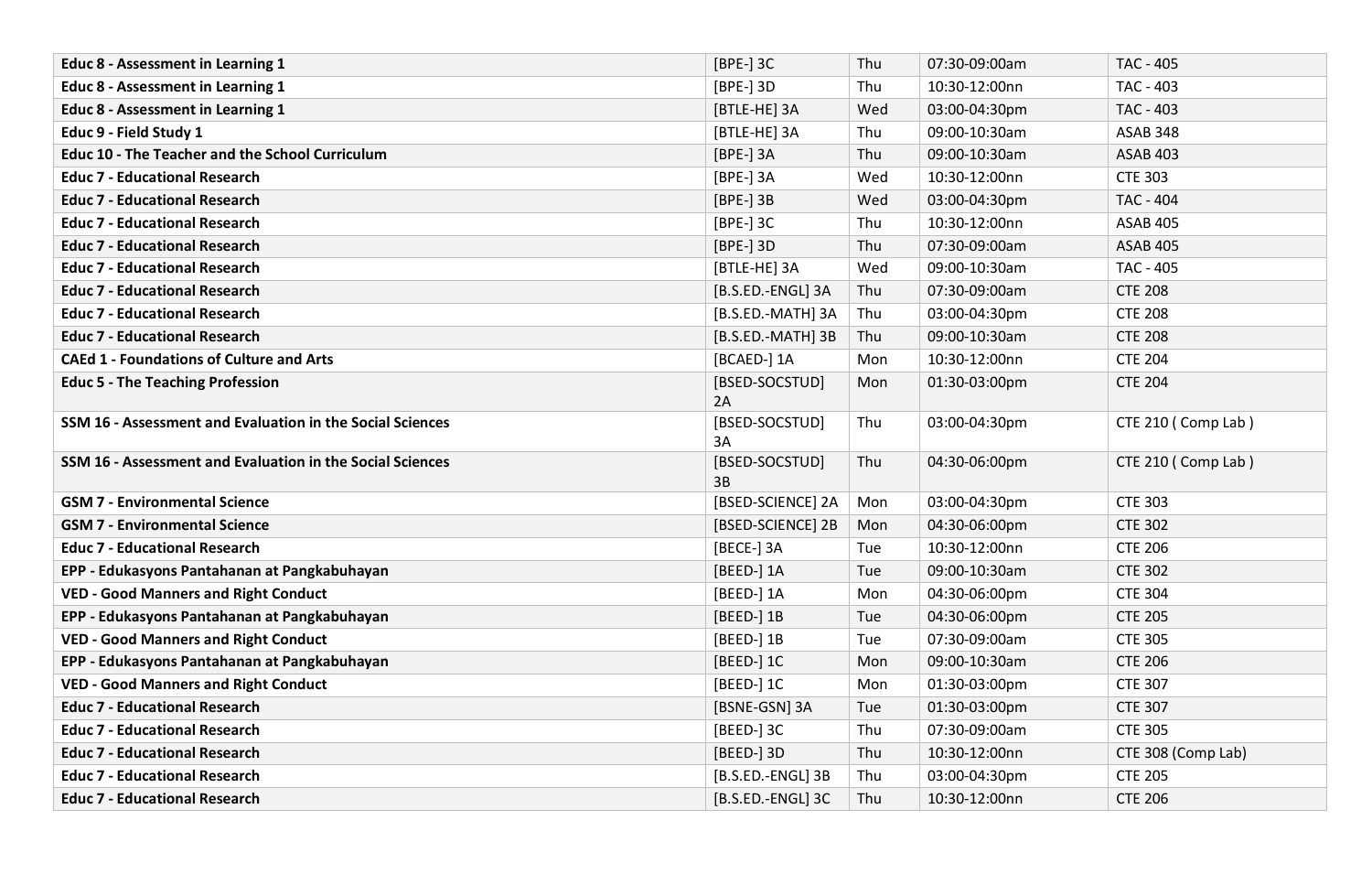| <b>Educ 7 - Educational Research</b>                                     | [BSED-SCIENCE] 3B | Wed | 07:30-09:00am | <b>CTE 304</b>     |
|--------------------------------------------------------------------------|-------------------|-----|---------------|--------------------|
| <b>Educ 7 - Educational Research</b>                                     | [BSED-SCIENCE] 3C | Thu | 07:30-09:00am | <b>CTE 206</b>     |
| <b>Educ 7 - Educational Research</b>                                     | [BSED-SCIENCE] 3D | Thu | 04:30-06:00pm | <b>CTE 205</b>     |
| Educ 9 - Field Study 1                                                   | [BECE-] 3A        | Wed | 01:30-03:00pm | CTE 210 (Comp Lab) |
| <b>CAEd 9 - TTL for Culture and Arts Education</b>                       | [BCAED-] 2A       | Mon | 10:30-12:00nn | <b>CTE 303</b>     |
| <b>Educ 1 - The Child and Adolescent Learner and Learning Principles</b> | [BEED-] 1A        | Tue | 07:30-09:00am | <b>CTE 306</b>     |
| Educ 1 - The Child and Adolescent Learner and Learning Principles        | [BEED-] 1B        | Tue | 09:00-10:30am | <b>CTE 305</b>     |
| Educ 1 - The Child and Adolescent Learner and Learning Principles        | [BEED-] 1C        | Tue | 10:30-12:00nn | <b>CTE 301</b>     |
| <b>MUSIC - Teaching Music in Elementary Grades</b>                       | [BEED-] 2A        | Mon | 07:30-09:00am | <b>CTE 306</b>     |
| <b>MUSIC - Teaching Music in Elementary Grades</b>                       | [BEED-] 2B        | Tue | 04:30-06:00pm | CTE 210 (Comp Lab) |
| <b>MUSIC - Teaching Music in Elementary Grades</b>                       | [BEED-] 2C        | Tue | 01:30-03:00pm | <b>CTE 303</b>     |
| <b>Educ 7 - Educational Research</b>                                     | [BEED-] 3A        | Wed | 01:30-03:00pm | <b>CTE 303</b>     |
| <b>Educ 7 - Educational Research</b>                                     | [BEED-] 3B        | Wed | 03:00-04:30pm | <b>CTE 204</b>     |
| Educ 8 - Assessment in Learning 1                                        | [BEED-] 3C        | Thu | 04:30-06:00pm | <b>CTE 306</b>     |
| Educ 8 - Assessment in Learning 1                                        | [BEED-] 3D        | Thu | 07:30-09:00am | <b>CTE 303</b>     |
| Educ 8 - Assessment in Learning 1                                        | [BEED-] 3E        | Thu | 10:30-12:00nn | <b>CTE 207</b>     |
| <b>Educ 7 - Educational Research</b>                                     | [BEED-] 3F        | Wed | 09:00-10:30am | <b>CTE 208</b>     |
| Educ 8 - Assessment in Learning 1                                        | [BEED-] 3F        | Thu | 03:00-04:30pm | CTE 308 (Comp Lab) |
| <b>SNEd 1 - Learners with Developmental Disabilities</b>                 | [BSNE-GSN] 1A     | Mon | 07:30-09:00am | <b>CTE 305</b>     |
| <b>SNEd 1 - Learners with Developmental Disabilities</b>                 | [BSNE-GSN] 1B     | Tue | 07:30-09:00am | <b>CTE 303</b>     |
| SNEd 8 - Adapted PE and Recreation Music and Health                      | [BSNE-GSN] 2A     | Tue | 04:30-06:00pm | <b>CTE 307</b>     |
| SNEd 8 - Adapted PE and Recreation Music and Health                      | [BSNE-GSN] 2B     | Tue | 03:00-04:30pm | <b>CTE 306</b>     |
| <b>SNEd 13 - Early Childhood Inclusive Education</b>                     | [BSNE-GSN] 3A     | Tue | 10:30-12:00nn | CTE 210 (Comp Lab) |
| MTB-MLE - Content and Pedagogy for the Mother Tongue                     | [BEED-] 1A        | Tue | 03:00-04:30pm | <b>CTE 205</b>     |
| MTB-MLE - Content and Pedagogy for the Mother Tongue                     | [BEED-] 1B        | Tue | 10:30-12:00nn | <b>CTE 307</b>     |
| MTB-MLE - Content and Pedagogy for the Mother Tongue                     | [BEED-] 1C        | Tue | 01:30-03:00pm | <b>CTE 204</b>     |
| Educ 9 - Field Study 1                                                   | [BEED-] 3D        | Thu | 03:00-04:30pm | <b>CTE 302</b>     |
| Educ 9 - Field Study 1                                                   | [BEED-] 3E        | Thu | 09:00-10:30am | <b>CTE 305</b>     |
| Educ 9 - Field Study 1                                                   | [BEED-] 3F        | Thu | 10:30-12:00nn | <b>CTE 205</b>     |
| Educ 1 - The Child and Adolescent Learner and Learning Principles        | [B.S.ED.-ENGL] 1A | Mon | 03:00-04:30pm | <b>CTE 302</b>     |
| Educ 1 - The Child and Adolescent Learner and Learning Principles        | [B.S.ED.-ENGL] 1B | Mon | 01:30-03:00pm | <b>CTE 207</b>     |
| Educ 1 - The Child and Adolescent Learner and Learning Principles        | [B.S.ED.-ENGL] 1C | Tue | 10:30-12:00nn | <b>CTE 306</b>     |
| Educ 1 - The Child and Adolescent Learner and Learning Principles        | [B.S.ED.-ENGL] 1D | Mon | 04:30-06:00pm | <b>CTE 301</b>     |